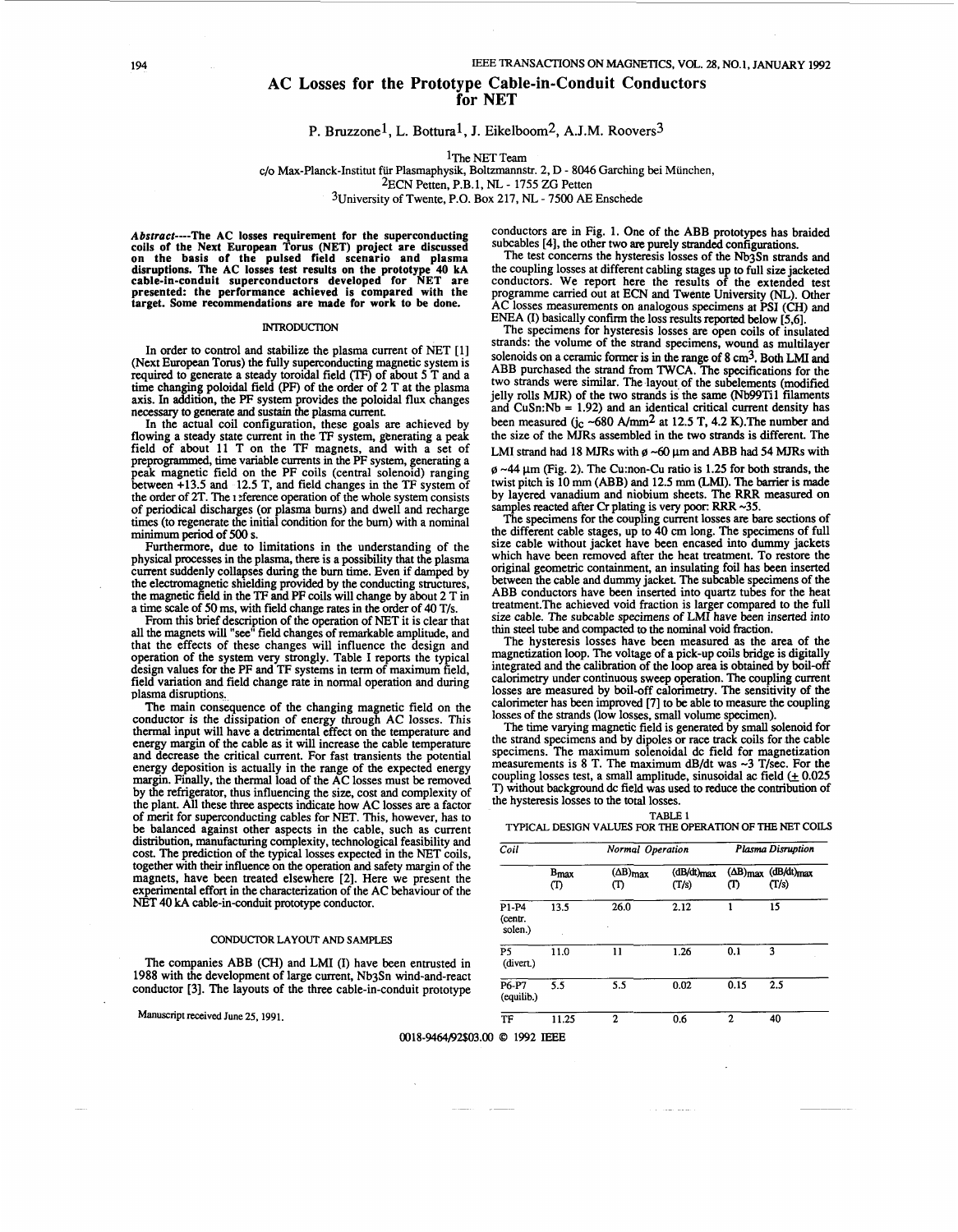<span id="page-1-0"></span>

Fig. 1 Layout of the three 40 kA cable-in-conduit superconductors developed for NET

### **HYSTERESIS LOSSES**

The hysteresis losses per cycle per non-copper strand volume in perpendicular applied field are reported in Fig. 3 as a function of the amplitude of the bipolar field sweep. The hysteresis losses are very large, as it was expected considering that, to achieve the required hanger are well considered considering that, to denote the Nb<br>non-copper critical current density, the spacing between the Nb<br>filaments in the matrix was kept very low. During the reaction heat<br>treatment, most of the Nb3Sn connected by superconducting bridges. The magnetization currents<br>flow over contours which enclose an area much larger compared to the cross section of the individual filaments, and the hysteresis loop is several times larger than expected for a strand with the same number of separated superconducting filaments.<br>The NET target for the non-copper hysteresis losses for a cycle  $\pm 3$ 

T is 850 mJ/cm<sup>3</sup>, which is about one half of the measured values.On the other hand, these strands represent the technology status in 1988. Since then the strand manufactures (including TWCA) have achieved a substantial reduction of the hysteresis losses (less bridging between the Nb3Sn filaments), keeping the critical current density within the NET requirement,  $j_c \ge 620$  A/mm<sup>2</sup> at 12.5 T, 4.2 K.

Besides the measurements of the  $\pm$  3 T hysteresis loss, which was an acceptance test, an interesting result is found by an analysis of the hysteresis losses in superimposed  $ac + dc$  field. It is known [8] that the same small  $\Delta B$  variation produces different losses on a



Fig. 2 Cross section of the modified jelly roll strand supplied by TWCA to ABB (left) and LMI (right)

filamentary superconductor depending on the background dc field, i.e. depending on the penetration field Bp: this can be written as  $q = f$  $(\Delta B, Bp (B))$ . As function of Bp (or jc) the hysteresis losses per cycle per unit volume of superconductor, q, get a maximum when Bp  $=\Delta B/2$ : this maximum is no longer a function of Bp, but only depends on  $\Delta B$ , i.e.  $q_{max} = f(\Delta B)$ . This maximum is the same, provided that the basic geometry of the filaments is the same, i.e. all the round filament strands will have the same q<sub>max</sub> independent of the diameter size, which only influences the background field corresponding to the loss maximum. The condition to observe the maximum is that the applied  $\Delta B$  is smaller than twice the first penetration field.

Even for hollows cylinder filaments, the loss curve of superimposed  $ac + dc$  field has a maximum whose amplitude depends only on  $\Delta B$ . In this last case  $q_{max}$  is higher (up to 20 %) than calculated for round filaments [9]. Looking at the experimental results in Fig. 4, (q  $(B_{dc})$  for  $\Delta B = 0.2$ , 0.4, 0.6 T), we observe that the measured qmax is always higher than the expected value for round and hollow cylinder. The shape of the integration domaines in the bridged structure of the MJR is responsible for the larger qmax. Even assuming an arbitrary filament diameter, it is not possible for superimposed dc + ac fields to reduce the loss behaviour of an interconnected, "bridged" geometry to that of a round filament.



Hysteresis losses per non-copper volume in perpendicular applied field for bipolar cycles  $\pm$  B on the two TWCA strands Fig. 3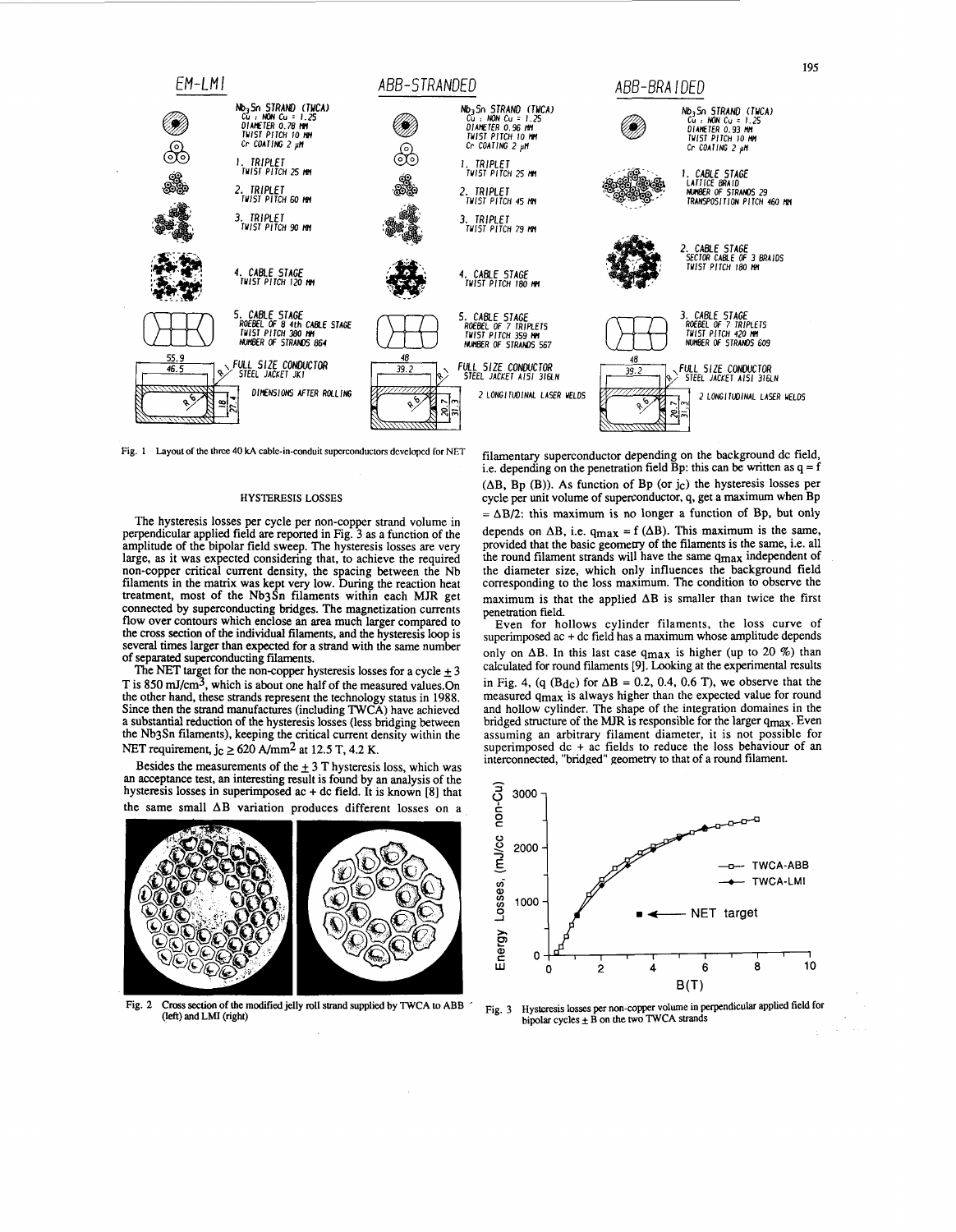

**Fig. 4** Hysteresis **losses per Nb\$n volume in superimposed ac** + **dc field as a**  function **of the backgmd** & **field** 

Of course it would be possible to draw some formula fitting the experimental results, but its validity range would be practically limited to the examined strand. Another strand with bridged filaments but different geometric layout (spacing and grouping of filaments) will need different **fitting** parametas.

Although the "effective" filament diameter, deff should not be arbitrarily **used** to calculate the hysteresis losses in any field scenario, it gives a measure of the size of the bridging between the filaments. From the measured penetration field, Bp, at **6** T and the corresponding Jc (only Nb3Sn **cross** section), using the critical state formula a measure of the size<br>the measured penetral penetral penetral penetral penetral<br>onding Jc (only Nb3)<br> $d$ <br> $d$  eff =  $\frac{Bp \pi}{\mu_0}$  Jc

$$
deff = \frac{Bp \pi}{\mu_0 Jc}
$$

we get  $d_{eff} = 54 \mu m$  (LMI) and  $d_{eff} = 38 \mu m$  (ABB). This result is in **good** agreement with the size of the **MJRs** in the two strands.

### **COUPLING CURRENT LOSSES**

The coupling current losses in transverse field **are** proportional to  $(dB/dt)^2$ . Our characterization criteria consists of finding out experimentally the proportionality constant,  $n\tau$ , as input for the computing code: nz is defined by the loss formula for ramped or sinusoidal field

$$
p = \frac{n\tau}{\mu_0} (dB/dt)^2 \qquad p = \frac{Bo^2 2\pi^2 n\tau f^2}{\mu_0}
$$

where p is the power dissipated per strand unit volume (jacket material and He **cross** section **are** not taken into account).

Applying a sinusoidally pulsed field,  $B = B_0 \sin 2\pi ft$ , the energy losses per cycle, **q.** are plotted against the frequency of the field pulse. At low frequency  $(f < 0.03/\tau)$  q is a linear function at the frequency:

# $q = a_0 + a_1f$

From the experimental slope of the loss curve a<sub>1</sub> [J/m<sup>3</sup> *Hz*], we get



**Fig. 5 Coupling current losses per strand volume of the individual strands** 

$$
n\tau = \frac{a_1 \mu_0}{2\pi^2 B_0^2} = \frac{a_1 2 \cdot 10^{-7}}{\pi B_0^2}
$$

In a multistage conductor with non insulated subcables, the largest contribution to the transverse coupling current losses is given by the last cable stage. In the loss curve of the full size conductor, the measured slope corresponds to the largest nz, i.e. the above mentioned proportionality constant. The geometry factor, n is included in the experimental slope: n = 2 only in case of round composite with homogeneously distributed filaments, what is never the case of the large multistage **40** kA conductors. In case of a rectangular cable **cross** section, nz is different for the two orientations of the field and both values of nz have to be measured. The minimum length of the specimens is one length of the twist pitch of the last cable stage.

## **A.** *Individual Strands*

From the slopes of the curves in Fig. 5, we estimate  $n\tau = 0.6$  ms (for TWCA-LMI strand) and  $n\tau = 1.4$  ms (for TWCA-ABB strand). The graphical evaluation error is less than 10 %.

The range of the results is in **good** agreement with the expected values, but the large difference between the two strands is surprising, considering that the two layouts are very similar and that the higher losses **are** observed in the strand with shorter twist pitch. Actually the intrastrand coupling current losses **are** not a relevant parameter for the computation of the ac losses in the NET **coils.** The crucial parameter for the transverse coupling losses is the  $n\tau$  value of the full size conductor, which takes into account all the coupling current loops, but is dominated by the interstrand coupling currents of the last cable stage.

### *B. Subcables*

The larger n $\tau$  measured on the LMI specimens can be understood taking into account the larger void fraction of the ABB samples (encased in quartz glass tubes) and the conducting steel jacket of the LMI samples. The average transverse resistivity of the subcable samples is then reduced in the LMI samples.

It is interesting to observe how the nz grows with increasing subcable size, i.e. twist pitch. A soldered cable or a monolithic conductor without resistance barriers with the same twist pitch **as,** for example, the ABB-87 (180 mm), can approach n $\tau$  values of several hundreds msec. The limited number of strand crossovers and their high contact resistance due to the chrome plating increase the mean transverse resistance by almost two orders of magnitude.

**TABLE ll**   $n\tau$  MEASUREMENTS ON SUBCABLE SAMPLES [msec]

| ABB-27 twist    | 3.4 |  |  |
|-----------------|-----|--|--|
| ABB-29 braid    | 2.5 |  |  |
| ABB-87 3x braid | 7.3 |  |  |
| LMI-27 twist    | 6.2 |  |  |
| LMI-108 twist   | 8.6 |  |  |
|                 |     |  |  |